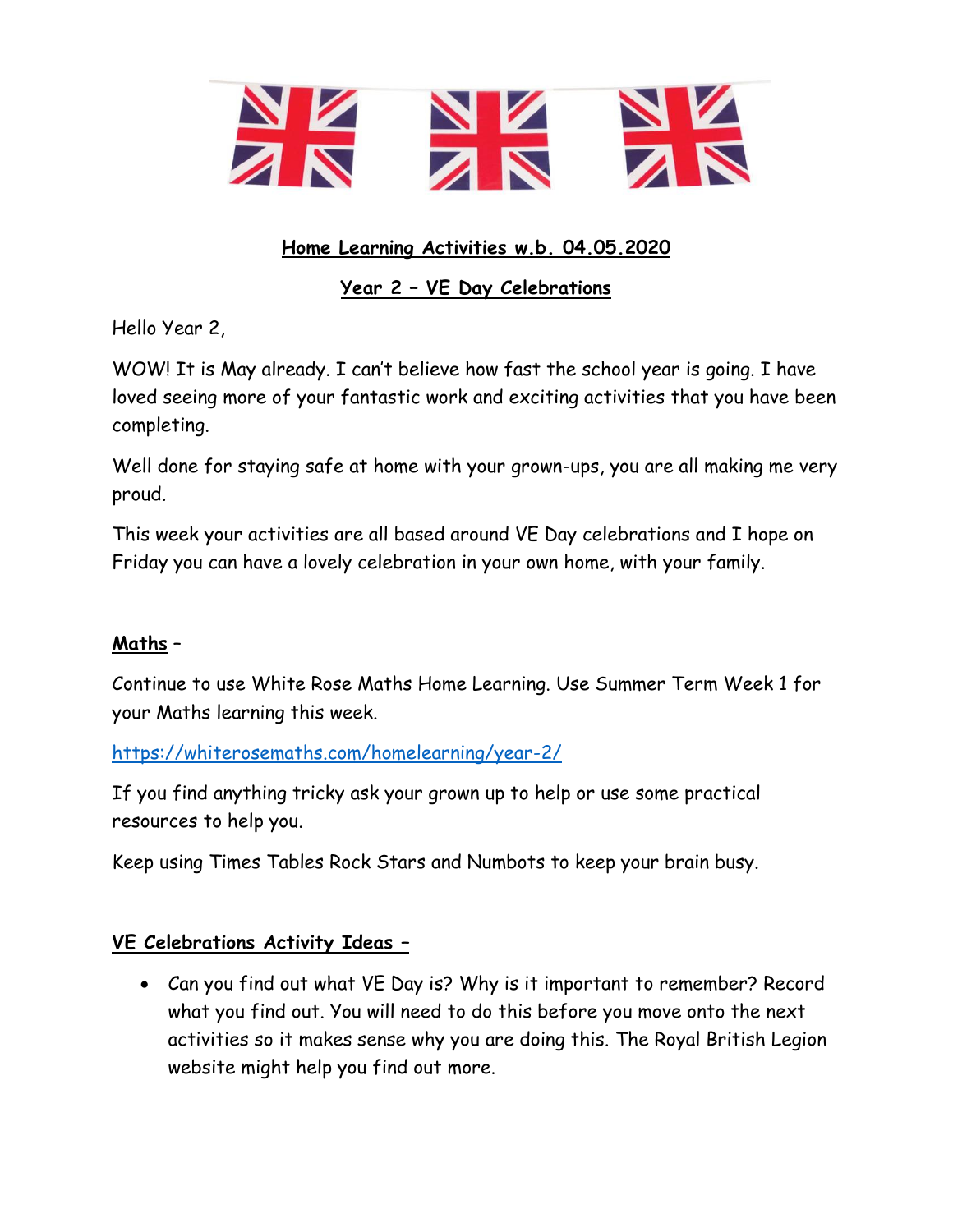

[https://www.britishlegion.org.uk/get-involved/remembrance/teaching](https://www.britishlegion.org.uk/get-involved/remembrance/teaching-remembrance)[remembrance](https://www.britishlegion.org.uk/get-involved/remembrance/teaching-remembrance)

- Now it's time to plan a VE Day celebration party!
- Create an invitation for your grown-ups/siblings you will need the date of your party and you will need to know your address as this is where your party is going to be.
- Write a menu for what food you will have on offer at your party remember to use adjectives to describe the food and if you use more than one adjective remember to use a comma! Why not research some war time recipes – is there anything that you think you would like or dislike?
- Make some bunting or decorations so your party room/garden is decorated for your party.
- What will you wear? Design and label party outfits for your guests. I wonder if you can spruce up some old clothes to make them suitable for the party.
- Make a collage of the Union Jack Flag you could make one for everyone in your house to wave at the party.
- On the day of the party you will need to work with your grown-up to make your delicious party food. Talk through the instructions that you need to follow. Add labels to let everyone know what you have made.
- After the event can you write a diary entry to say what you have done on VE Day 2020? Make sure you use adverbs (quickly, hungrily etc), adjectives (amazing, brilliant etc) and conjunctions to extend ideas (and, or, but, so, when, if, that, because).

Can you use different sentence types in your diary writing? See some examples below:

*Statement –* **I had the best day ever with my family today because we had a fantastic party to celebrate VE Day.**

*Question –* **Would you like to hear all about my amazing day?**

*Command –* **Read my fabulous diary entry.**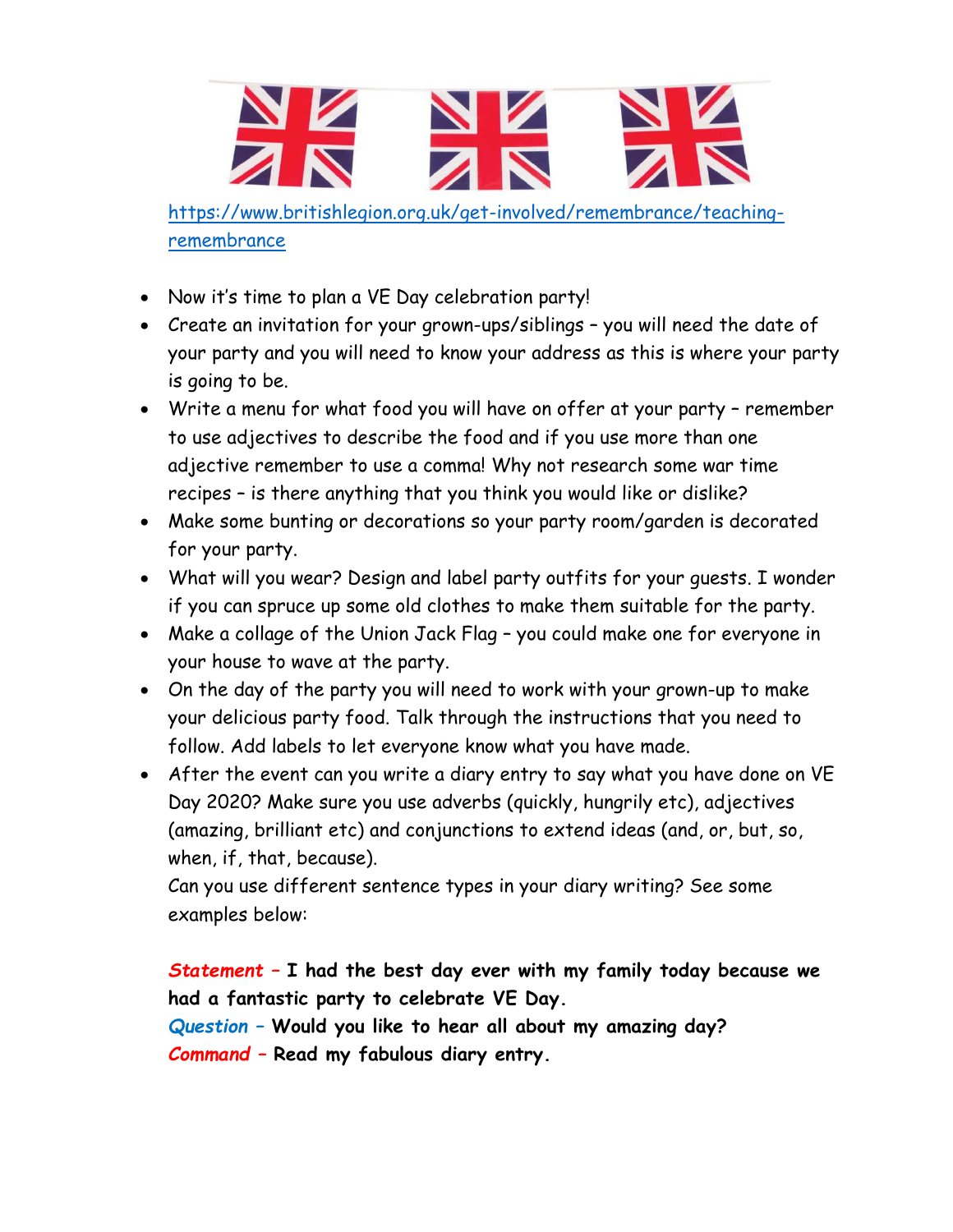

Exclamation - How wonderful it was to spend the day together celebrating! What an awesome day we had!

### Design a VE Day Medal

This medal celebrated the end of the First World War and was given to soldiers who had fought in active theatres of the war. It was a symbol of great pride but its design was also highly symbolic.



Bronze medal, not too expensive after the war, but long lasting.



#### Your task is to create a medal for British soldiers who served in the Second World War that is just as symbolic and creative.

Your medal can be any shape or size but you must have considered the metal and ribbon choices.

You must include:

- The years of the war (1939-45)
- The colours of the Allies .
- A symbol to signify the war and the soldier's sacrifice and victory  $\cdot$
- A reference to the many theatres of the fighting  $\cdot$ (Europe, Africa, Asia, Air, Sea, Land)
- Annotations to explain your choices  $\cdot$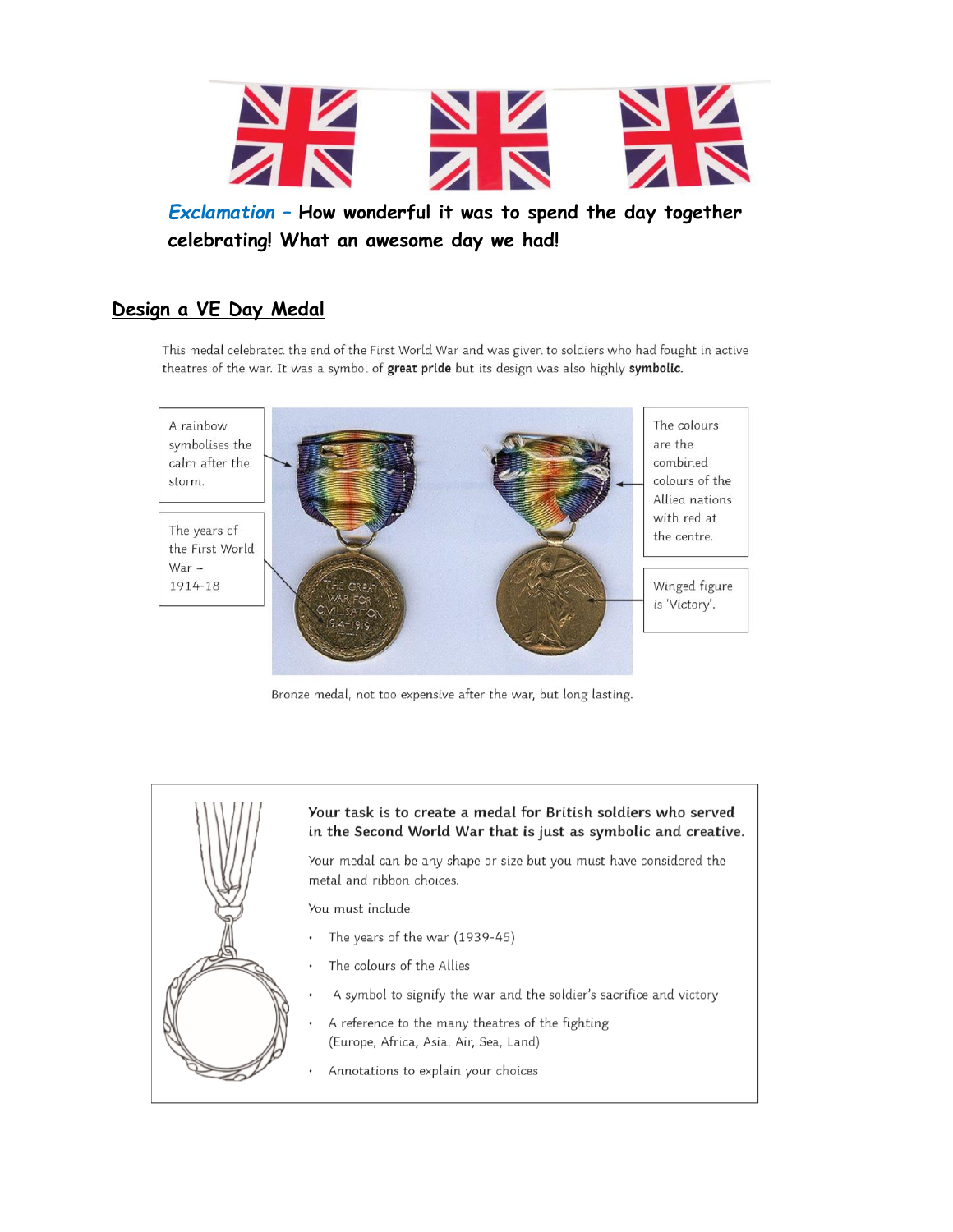

- Can you listen to some songs from the time of WW2?
- Why not watch some dancing from this time too? Can you copy any of the dance steps?

# **Thanksgiving**

# **VE Day Reflection**

On the 75th anniversary of VE day, let us:

- Give thanks to the Second World War generation for protecting the freedoms, democracy and ways of life we enjoy today
- Remember the bravery, service and sacrifice of the British and Commonwealth Armed forces who fought in the war; those who lost their lives, those who were still trying get home, and those who didn't have a home to return to
- Remember those who contributed to the war effort, including emergency services, families and civilians

Can you write a prayer about something you are thankful for?

## **Keep Active**

Thank you for giving me lots of ideas that I can use at home to keep active! You have been very helpful.

- Joe Wicks Daily PE Lessons
- Cosmic Kids Yoga
- Super Movers
- Garden Games
- Dancing
- Hula-hooping